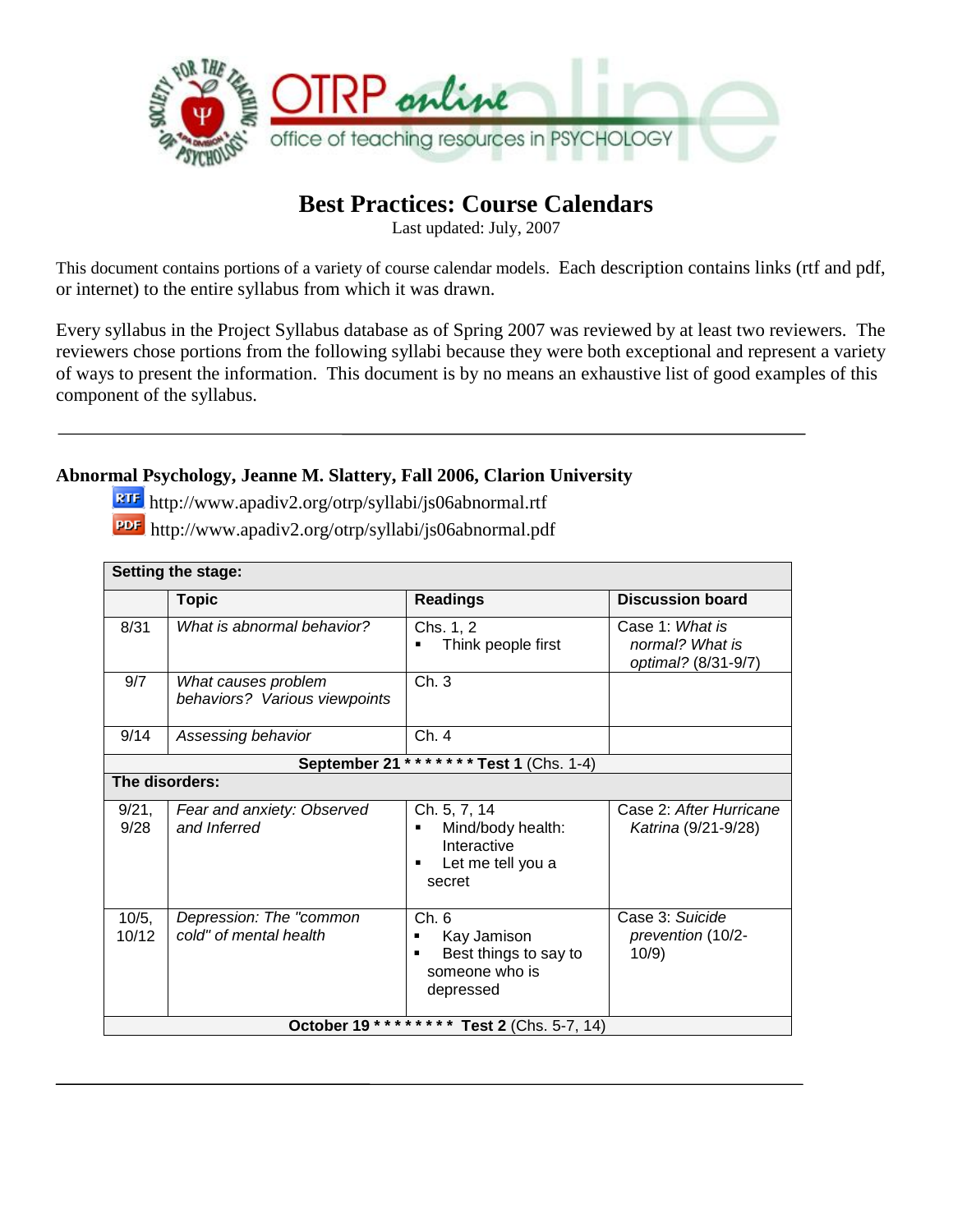#### **Abnormal Psychology, Lisa Kendall Damour, Fall 2006, John Carroll University**

http://www.apadiv2.org/otrp/syllabi/ld06psychopathologyf.rtf http://www.apadiv2.org/otrp/syllabi/ld06psychopathologyf.pdf

|             |                                           |                     |            | <b>READING</b>    |                 |                    |
|-------------|-------------------------------------------|---------------------|------------|-------------------|-----------------|--------------------|
| <b>DATE</b> | <b>TOPIC</b>                              | <i>Textbook</i>     | Reader     | Course-<br>pack   | DSM-<br>$IV-TR$ | <b>DUE</b>         |
| Aug 29      | Introduction                              |                     |            |                   |                 |                    |
| Sept 5      | Defining and<br>Explaining<br>Abnormality | Chapters<br>1, 2, 3 | 1, 2, 3, 4 |                   |                 |                    |
| Sept 12     | Classifying<br>Psychopathology            | Chapter 4           |            | Jonathan<br>Lear  | p. 27-37        |                    |
| Sept 19     | Anxiety<br><b>Disorders</b>               | Chapter 5           | $5-10$     | Judith<br>Herman  | p. 429 -<br>484 | Paper One          |
| Sept 26     | <b>Mood Disorders</b>                     | Chapter 6           | 17-22      | Andrew<br>Soloman | p. 345-<br>428  | Paper Two<br>Topic |
| Oct 3       | Dissociative<br><b>Disorders</b>          | Chapter 7           | 13, 16     |                   | p. 519-<br>533  | Quiz One           |

#### **Abnormal Psychology, Sue Frantz, Spring 2003, Highline Community College**

http://flightline.highline.edu/sfrantz/syllabi/psych220.htm

# **Course Schedule**

#### **Suggested outside readings are available on the course website.**

|               | <b>Monday</b>                                                                                                                                                                      | <b>Tuesday</b> | Wednesday                                                                                                                     | <b>Thursday</b> | <b>Friday</b>                                     |
|---------------|------------------------------------------------------------------------------------------------------------------------------------------------------------------------------------|----------------|-------------------------------------------------------------------------------------------------------------------------------|-----------------|---------------------------------------------------|
| $Mar/$<br>Apr | 27<br>First day organization<br>1. Understanding Abnormal Beh                                                                                                                      | 28             | 29<br>2. Diagnosis & Assessment<br>Syllabus & Website Summary                                                                 | 30              | 31                                                |
| Apr           | 3. Historical Perspectives                                                                                                                                                         | 4              | 4. Current Perspectives                                                                                                       | 6               | Last day to add<br>$w/$ instructor's<br>sígnature |
| Apr           | 10<br>Exam 1<br>5. Schizophrenia & Other Psychotic<br><b>Disorders</b><br>-- "Welcome Silence: My Triumph"<br>Over Schizophrenia"<br>-- "I Feel Cheated by Having This<br>Illness" | 11             | 12<br>6. The Study of Schizophrenia                                                                                           | 13              | 14                                                |
| Apr           | 17<br>7. Mood Disorders<br>-- "Suffering from Depression"<br>-- "An Unquiet Mind"                                                                                                  | 18             | 19<br>8. Anxiety Disorders<br>-- "The Accident That Didn't Happen"<br>-- "A Fear of Snakes"<br>[Formation of Clinical Groups] | 20              | 21                                                |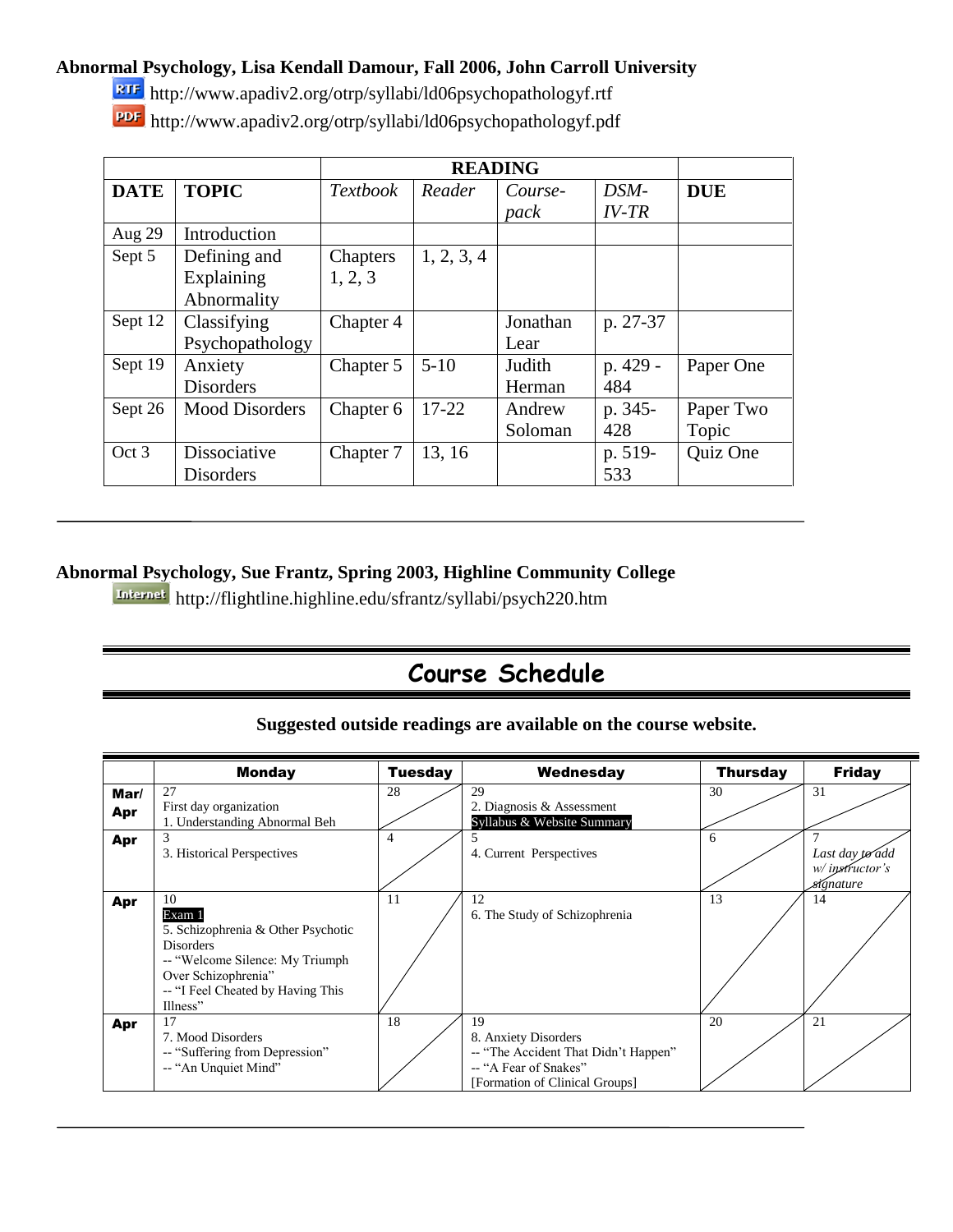#### **Capstone Course, Senior Seminar: The Self, Gary Lewandowski, Spring 2004, Monmouth University**

http://www.apadiv2.org/otrp/syllabi/gl04capstonef.rtf

http://www.apadiv2.org/otrp/syllabi/gl04capstonef.pdf

|             |                         | $\mathbf{v}$                                     | 1110 OCH<br>OIUOO OCHCGAL                                                                                                                                                                                                                                                                                                                                                                                                                                                         |
|-------------|-------------------------|--------------------------------------------------|-----------------------------------------------------------------------------------------------------------------------------------------------------------------------------------------------------------------------------------------------------------------------------------------------------------------------------------------------------------------------------------------------------------------------------------------------------------------------------------|
| <u>Date</u> |                         | <b>Lecture Topic</b>                             | Reading                                                                                                                                                                                                                                                                                                                                                                                                                                                                           |
| 21-Jan      | 1                       | <b>Class Introduction</b>                        | Syllabus                                                                                                                                                                                                                                                                                                                                                                                                                                                                          |
| $28$ -Jan   | 2                       | What is the Self?                                | James, W. (1999). The self. In R. F. Baumeister (Ed.), The self in social<br>psychology (pp. 69-77). Philadelphia, PA: Psychology Press.<br>Leary, M. R., & Tangney, J. P. (2003). The self as an organizing<br>construct in the behavioral and social sciences. In M. R. Leary, & J. P.<br>Tangney (Eds.), Handbook of self and identity (pp. 3-14). New York, NY:<br>Guilford Press.<br>Markus, H. & Nurius, P. (1986). Possible selves. American Psychologist,<br>41, 954-969. |
| 4-Feb       | 3                       | <b>Self-Concept</b><br>Content and<br>Motivation | Kernis, M. H., & Goldman, B. M. (2003). Stability and variability in<br>self-concept and self-esteem. In M. R. Leary, & J. P. Tangney (Eds.),<br>Handbook of self and identity (pp. 106-127). New York, NY: Guilford<br>Press.<br>Swann, W. B., Rentfrow, P. J., & Guinn, J. S. (2003). Self-verification:<br>The search for coherence. In M. R. Leary, & J. P. Tangney (Eds.),<br>Handbook of self and identity (pp. 367-383). New York, NY: Guilford<br>Press.                  |
| 11-Feb      | $\overline{\mathbf{4}}$ | Self-Knowledge:<br><b>Fact or Fiction</b>        | Shauger, J. S., & Schoeneman, T. J. (1999). Symbolic interactionist<br>view of self-concept: Through the looking glass darkly. In R. F.<br>Baumeister (Ed.), The self in social psychology (pp. 25-42). Philadelphia, PA:<br>Psychology Press.<br>Taylor, S.E., & Brown, J.D. (1994). Positive illusions and well-being<br>revisited: Separating fact from fiction. Psychological Bulletin, 116, 21-27.                                                                           |

## **Senior Seminar: The Self Tentative Class Schedule**

## **Senior Seminar: The Self Portfolio Chapter Descriptions**

|     | <b>Lecture Topic</b>      | <b>Chapter Description</b>                                                                                                                                                                                                                                                                                                                                                                    | Date Due  |
|-----|---------------------------|-----------------------------------------------------------------------------------------------------------------------------------------------------------------------------------------------------------------------------------------------------------------------------------------------------------------------------------------------------------------------------------------------|-----------|
| Ch1 | <b>Class Introduction</b> | Based on the activity & interview questions from class, create a<br>profile of yourself. Provide the questions that were asked as<br>well as your answers. You should also include a recent photo<br>of yourself as part of the profile.                                                                                                                                                      | $28$ -Jan |
| Ch2 | What is the Self?         | Describe your self using the dimensions outlined by James.<br>What is your view of the self? How is it similar/different from<br>James, Markus, and the approaches of your classmates? What<br>would you change? Describe your possible selves. How do<br>these influence your cognitions and behavior. As you<br>complete this, please be sure to explain key concepts in your<br>own words. | $4$ -Feb  |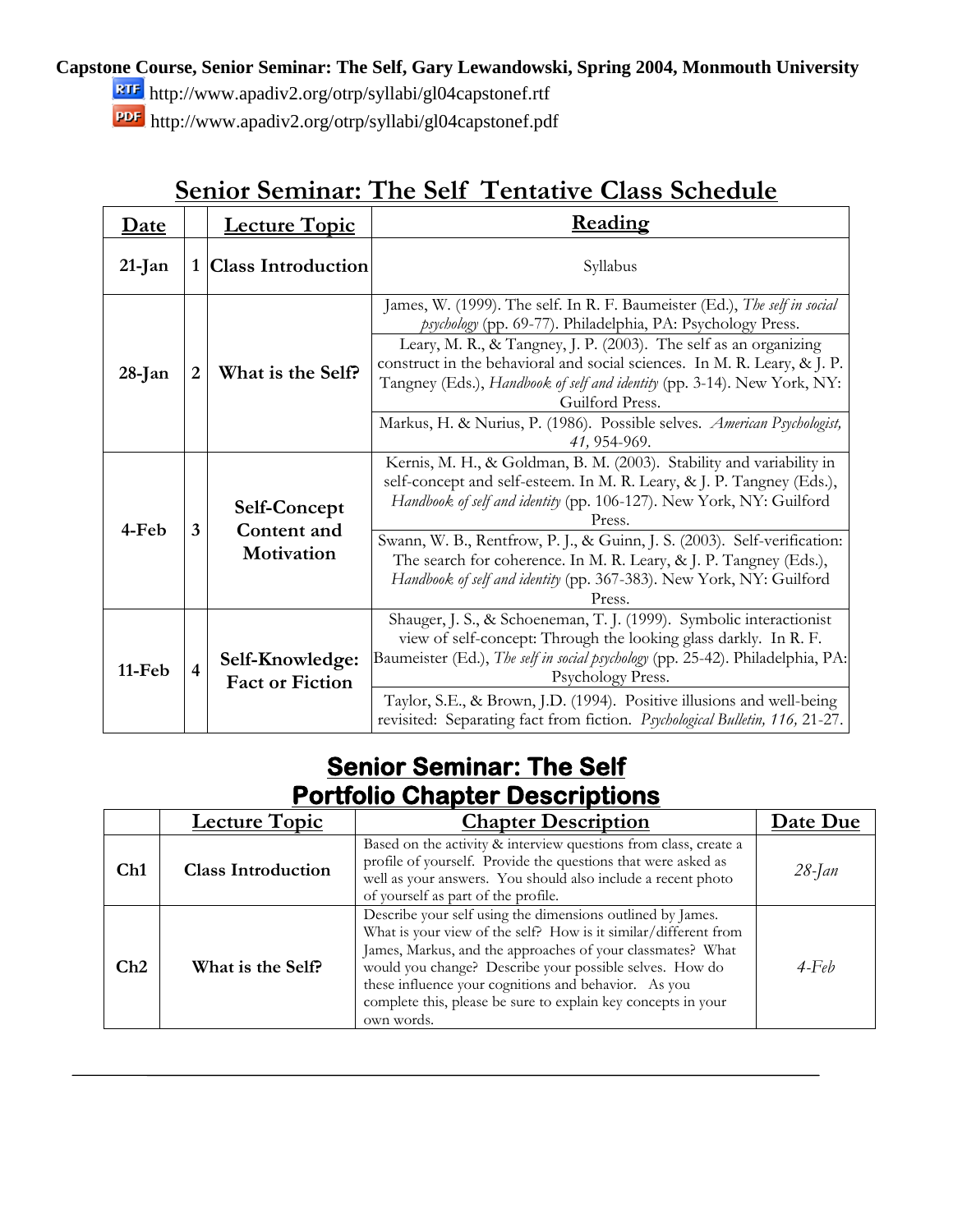### **Careers in Psychology, Margaret Lloyd, Fall 2005, Georgia Southern University**

<http://www.apadiv2.org/otrp/syllabi/ml05careersf.rtf> http://www.apadiv2.org/otrp/syllabi/ml05careersf.pdf

### **Course Schedule and Outline**

| Date              | <b>Topic/Assignment</b>                                                                                                                                                                                                                                                                                                        |
|-------------------|--------------------------------------------------------------------------------------------------------------------------------------------------------------------------------------------------------------------------------------------------------------------------------------------------------------------------------|
| <b>T</b> Aug. 20  | <b>INTRODUCTION TO COURSE</b><br>-Course goals and requirements<br>-Exercise: Course Goals<br><b>Assignment:</b><br>-Read hand-outs for week 2 in course pack<br>-Read Careers in Psychology (paperback), Chapter 1                                                                                                            |
| <b>T</b> Aug. 27  | <b>HOW TO BRIDGE THE GAP BETWEEN THE MAJOR</b><br>AND THE JOB WORLD/GRADUATE SCHOOL<br>-Academic Planning: Important Considerations<br>-Bridging the Gap Between the Major and the Job<br>World/Graduate School<br><b>Assignment:</b><br>-Review hand-outs for week 3 in course pack<br>-Complete Assignment 1 (Academic Plan) |
| T Sept. 3         | <b>MAKING THE MOST OF YOUR UNDERGRADUATE</b><br><b>YEARS: ACADEMIC PLANNING</b><br>-Due: Assignment 1 (Academic Plan)<br>-Complete Speaker Preferences Sheet<br>-Q&A: Academic Plans<br><b>Assignment:</b>                                                                                                                     |
|                   | -Read hand-out for week 4 in course pack (Holland's hexagonal model)<br>-Optional Take-Home Exercise: Plotting Your Projected GPA                                                                                                                                                                                              |
| <b>T</b> Sept. 10 | <b>ENTRY-LEVEL JOBS FOR PSYCHOLOGY MAJORS</b><br>-Feedback on Speaker Preferences<br>-Holland's Model of Career Development<br>-"Yes, You Can Get a Job with a Psychology Major"<br>Assignment:<br>-Complete Assignment 2 (Identifying Career Interests)                                                                       |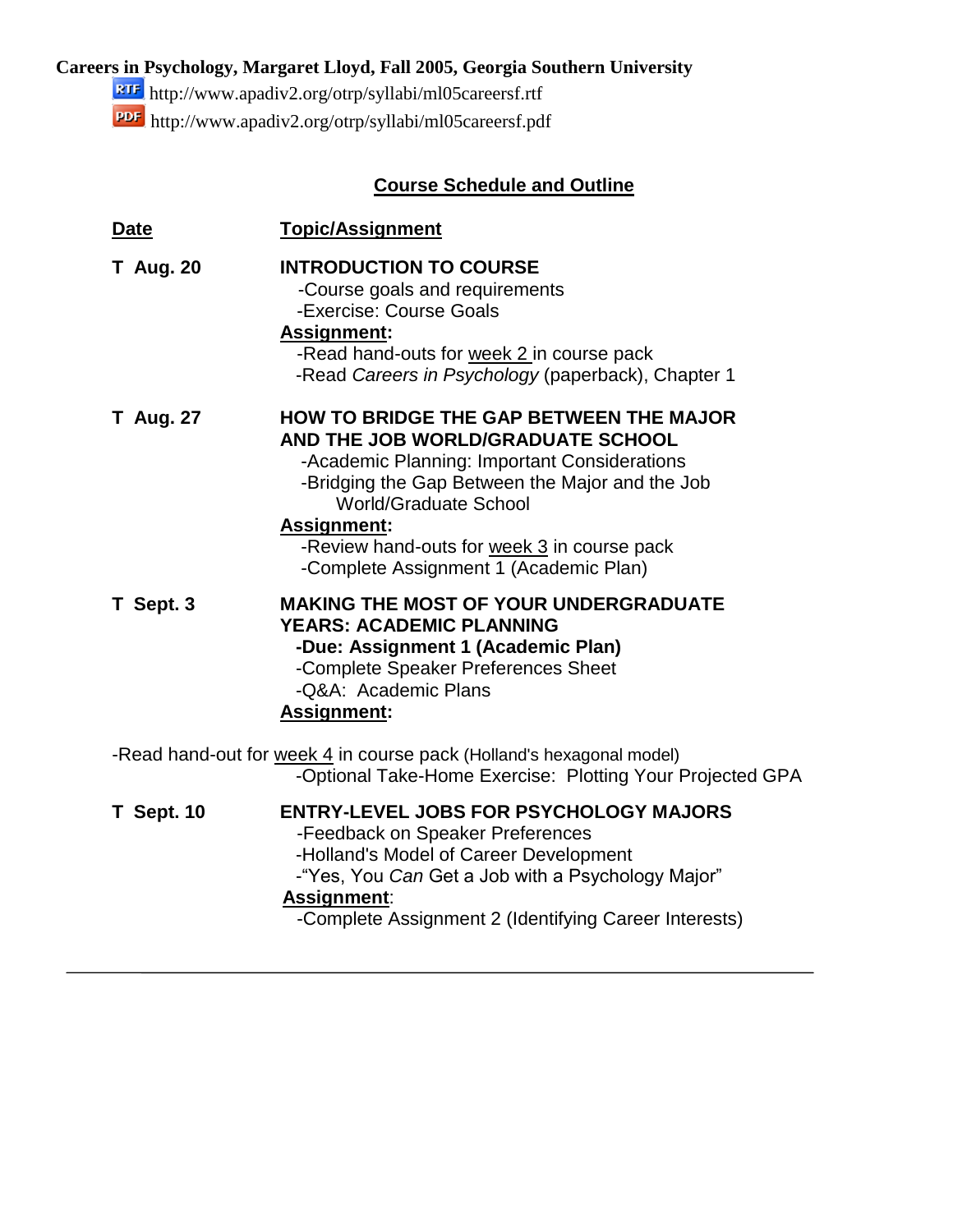#### **Careers: Orientation to a Major in Psychology, Drew Appleby, Spring 2005, Indiana University-Purdue University Indianapolis**

<http://www.apadiv2.org/otrp/syllabi/da05majorf.rtf>

http://www.apadiv2.org/otrp/syllabi/da05majorf.pdf

### **Daily Class Schedule**

**BC Due** = the book chapter due at the beginning of the class period

**Assignment** = work to be completed before this class

 $COR =$  the Campus Opportunity or Resource report to be presented in class

**During** = activities that will occur during this class period

**Questions** = the questions you will answer in your next book chapter based on the information acquired from this week's reading assignments and classroom activities (Copy these italicized questions wordfor-word as the italicized section headings of your chapters. Omit the non-italicized sections in

parenthesis, which are there to guide your answers.)

**\*** = Documents available from the Oncourse "syllabus" page

### **Week One**  $\rightarrow$  **January 11<sup>th</sup> (Tuesday class) and 12<sup>th</sup> (Wednesday class)**

BC Due: None

Assignment: None

COR: COR report presented by the TAs: The roles of TAs in B103

During:

- 1. Introduction to the class and a presentation of the syllabus
- 2. Begin to sign-up for COR reports
- 3. Divide into TA "families" and have your first meeting with your TA

## **Week Two**  $\rightarrow$  **January 18<sup>th</sup> and 19<sup>th</sup>**

BC Due: None

Assignment:

- 1. Read the syllabus carefully and review the sections of the syllabus that describe how to write in APA style *VERY CAREFULLY*.
- 2. Examine the *Sample Book Chapter*\* very carefully
- 3. Read the Introduction (pp. xi-xii) and Chapter Two in *The Savvy Psychology Major* (*SPM*)

COR: The Psychology Department Listserv

During:

- 1. View and discuss the PowerPoint presentation on APA style
- 2. Discuss the characteristics of a "savvy psychology major"
- 3. Discuss the four stages described in Chapter Two of SPM

Written Assignment: Create a "template" you can use to construct each of your nine book chapters. This template will contain the title page, the table of contents (complete with all chapter titles and ?s for page numbers), page 1 of the first chapter (complete with chapter title, introductory paragraph, and first section heading), and the reference page (with the reference for the SPM).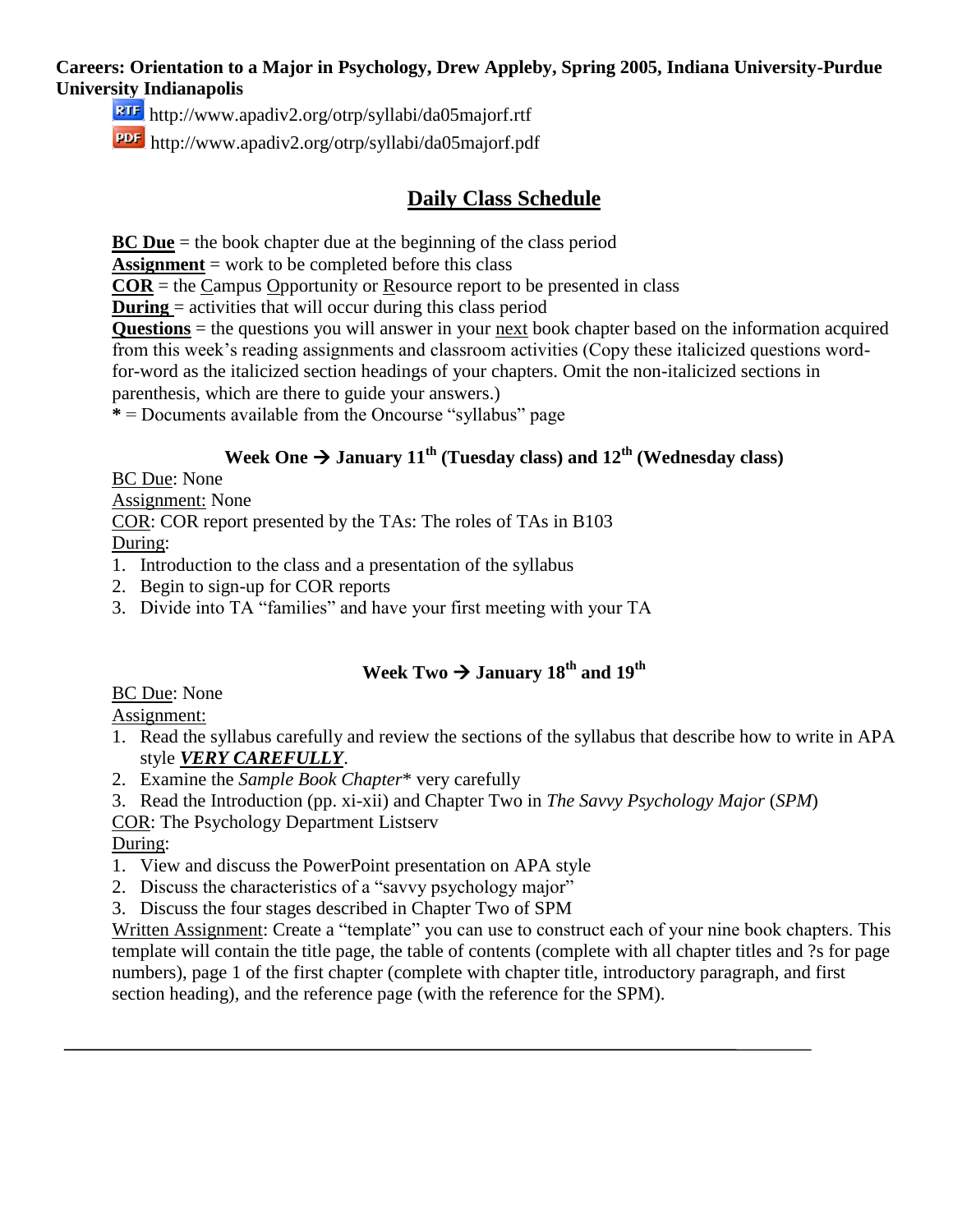### **Theories of Counseling and Psychotherapy, Jeanne M. Slattery, Spring 2007, Clarion University**

http://www.apadiv2.org/otrp/syllabi/js07counseling.rtf

http://www.apadiv2.org/otrp/syllabi/js07counseling.pdf

| Counseling's foundation: |                                                          |                                                |  |  |
|--------------------------|----------------------------------------------------------|------------------------------------------------|--|--|
| $1/16 - 1/25$            | What Is psychotherapy? Your worldview? Ethical behavior? |                                                |  |  |
|                          | Parrott: Chs. 1-3                                        | Case 1. Andrea and Rusty Yates: 1/23-1/30      |  |  |
|                          | Slattery draft: Ch. 4                                    | Who are you?<br>❖                              |  |  |
|                          | Yalom: 3-11, 13, 26-32, 36, 40,                          | Others' worldview<br>❖                         |  |  |
|                          | 57, 63-64                                                |                                                |  |  |
| 1/30                     | APA Code of ethics (2002)<br>Fork in the road            |                                                |  |  |
|                          | Parrott: Ch. 5                                           | Your personal theory<br>❖                      |  |  |
|                          | Yalom: 10, 12                                            | Treatment plans                                |  |  |
|                          |                                                          | Evaluation of a psychotherapy approach<br>❖    |  |  |
| $2/1 - 2/13$             | Humanism: Rogers, May & Frankl                           |                                                |  |  |
|                          | Parrott: Chs. 8 & 9                                      | Case 2. Really listening (Rogers, 1980): 2/1-7 |  |  |
|                          | Yalom: 25, 41-49, 66-68                                  | Case 3. Mercedes (May, 1985): 2/8-2/14         |  |  |
|                          | May (1995)                                               | Listening to differences<br>❖                  |  |  |
|                          | Rogers (1980)                                            | Attending behavior & observation skills<br>❖   |  |  |
|                          |                                                          | A person-centered interview<br>❖               |  |  |
|                          |                                                          | Reframing events<br>❖                          |  |  |
|                          |                                                          | I & thou<br>÷.                                 |  |  |
|                          | <b>First paper due: 2/8</b>                              |                                                |  |  |
|                          |                                                          | Test 1: 2/15                                   |  |  |
|                          | Variations on an initial theme:                          |                                                |  |  |
| $2/20 - 2/27$            | <b>Multicultural counseling</b>                          |                                                |  |  |
|                          | Parrott: Ch. 4                                           | Case 4. Culture's impact (Yi, 1998): 2/20-2/27 |  |  |
|                          | Slattery draft: Ch. 5                                    | Prejudice log<br>❖                             |  |  |
|                          | Goode (2005)                                             | <b>Exploring cultural values</b><br>❖          |  |  |
|                          | McIntosh (1989)                                          | Exploring values in the media<br>❖             |  |  |
|                          | Three Rivers (1991)                                      | Understanding racial identity in films<br>❖    |  |  |
|                          | Yi (1998)                                                | Evaluation of a psychotherapy approach<br>❖    |  |  |
| $3/1 - 3/6$              | <b>Psychodynamic theory and practice</b>                 |                                                |  |  |
|                          | Parrott: Ch. 6                                           | Case 5. Dreamwork, transference &              |  |  |
|                          | Yalom: 20, 59, 73-75, 77-83                              | countertransference: 3/1-3/7                   |  |  |
|                          |                                                          | Dream journals<br>❖                            |  |  |
|                          |                                                          | Focused free association<br>❖                  |  |  |
|                          |                                                          | Evaluation of a psychotherapy session<br>❖     |  |  |
| $3/8 - 3/22$             | <b>Behavior therapy</b>                                  |                                                |  |  |
|                          | Parrott: Ch. 12                                          | Case 6. Fear (Slater, 2003): 3/19-3/26         |  |  |
|                          | Yalom: 54                                                | <b>Baseline observations</b><br>❖              |  |  |
|                          | Slater (2003)                                            |                                                |  |  |
|                          |                                                          | Second paper due: 3/20                         |  |  |
| Test 2: 3/27             |                                                          |                                                |  |  |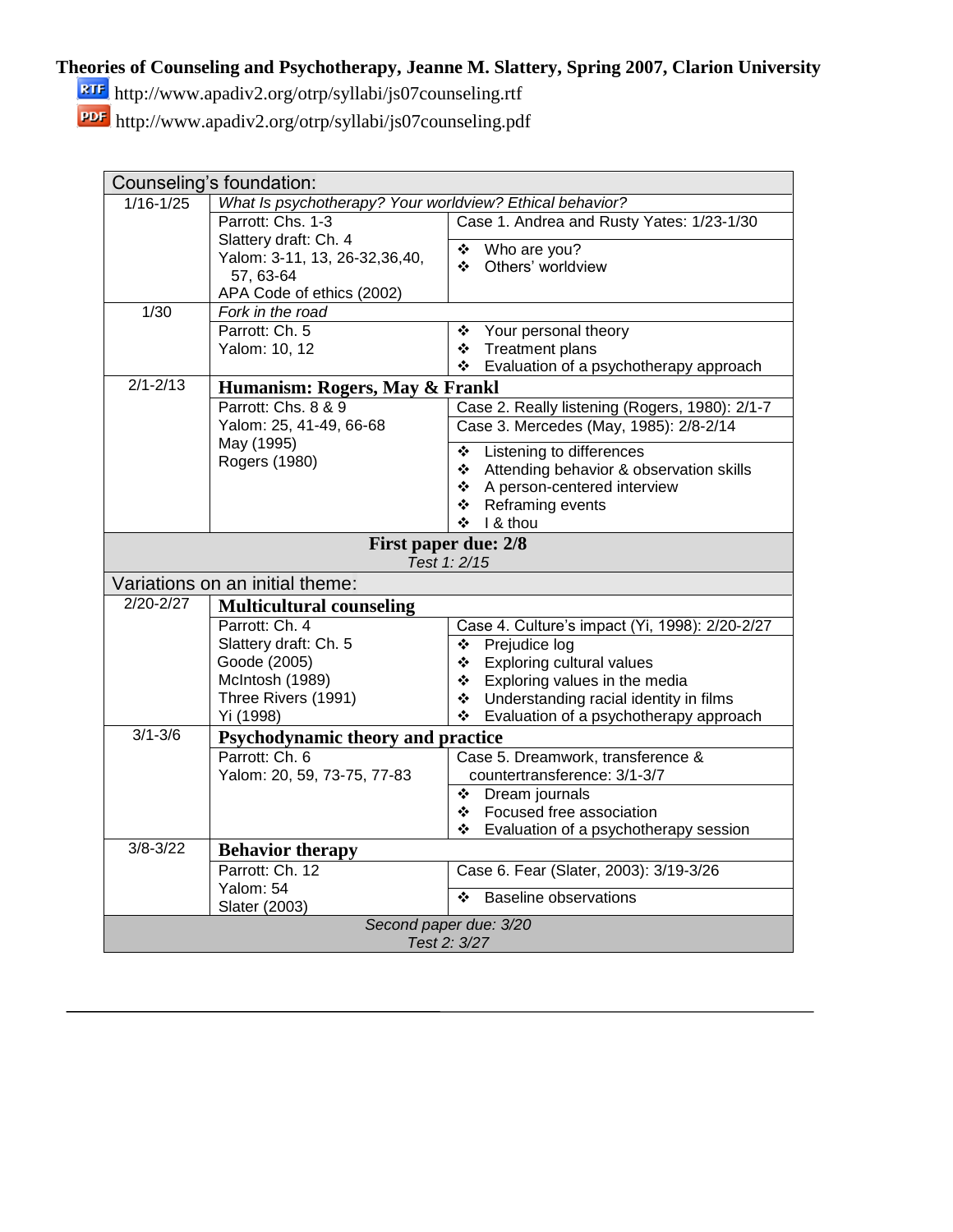**Cognitive Psychology, Rory O'Brien McElwee, Fall 2004, Rowan University**

http://www.apadiv2.org/otrp/syllabi/rom04cognitive.rtf

http://www.apadiv2.org/otrp/syllabi/rom04cognitive.pdf

| WEEK           | <b>DAY</b> | <b>DATE</b> | <b>TOPIC</b>                                                                                                                           | <b>READING</b>  |
|----------------|------------|-------------|----------------------------------------------------------------------------------------------------------------------------------------|-----------------|
|                | T          | 8/31        | Introduction to the course & to Cognitive Psychology                                                                                   |                 |
|                | Th         | 9/2         | Fundamental Issues in Cognitive Psychology                                                                                             | Ch 1 pp. 1-13   |
| $\overline{2}$ | T          | 9/7         | Research Methods in Cognitive Psychology<br>Coglab data due: brain asymmetry                                                           | Ch 1 pp. 13-29  |
|                | Th         | 9/9         | <b>Cognitive Neuroscience</b>                                                                                                          | Chapter 2       |
| 3              | T          | 9/14        | <b>Cognitive Neuroscience</b>                                                                                                          |                 |
|                | Th         | 9/16        | <b>Cognitive Neuroscience</b>                                                                                                          |                 |
| 4              | T          | 9/21        | <b>Cognitive Development</b><br>Coglab data due: mental rotation                                                                       | Chapter 13      |
|                | Th         | 9/23        | <b>Cognitive Development</b>                                                                                                           |                 |
| 5              | T          | 9/28        | <b>Cognitive Development</b><br>Coglab data due: attentional blink<br>Coglab data due: visual search<br>Coglab data due: Stroop effect | Journal article |
|                | Th         | 9/30        | Exam 1                                                                                                                                 | Ch 1, 2, 13     |

**History of Psychology: The Great Psychologists, Michael Root, Fall 2002, University of New Hampshire** 

http://www.apadiv2.org/otrp/syllabi/mr02historyf.rtf

http://www.apadiv2.org/otrp/syllabi/mr02historyf.pdf

| Week          | <b>Date</b> | <b>Class Topic</b>     | <b>Readings Assigned</b>   | <b>Assignment Due Dates</b> |
|---------------|-------------|------------------------|----------------------------|-----------------------------|
|               | 9/4         | Welcome                | <b>Buy Texts, Syllabus</b> |                             |
|               | 9/6         | <b>Review Syllabus</b> | Benjamin, Furumoto         | Syllabus                    |
| $\mathcal{P}$ | 9/9         | Historiography         | Leahey                     | Benjamin, Furumoto          |
|               | 9/11        |                        |                            | Leahey                      |
|               | 9/13        |                        | Fancher, Ch. 6, Richards   |                             |
| 3             | 9/16        | Darwin & Evolution     |                            | Fancher, Ch. 6, Richards    |
|               | 9/18        |                        |                            |                             |
|               | 9/20        |                        | Mayr, Bowler               |                             |
| 4             | 9/23        |                        | Darwin                     | Mayr, Bowler                |
|               | 9/25        |                        |                            | Darwin                      |
|               | 9/27        | Essay 1                |                            |                             |
| 5             | 9/30        | Galton & Eugenics      | Fancher, Ch. 7             | <b>Essay 1 Due</b>          |
|               | 10/2        |                        | Diamond, Gould             | Fancher, Ch. 7              |
|               | 10/4        |                        | Fancher, Ch. 8             | Diamond, Gould              |
| 6             | 10/7        | James & Consciousness  |                            | Fancher, Ch. 8              |
|               | 10/9        |                        |                            |                             |
|               | 10/11       |                        | Benjamin, Coon             |                             |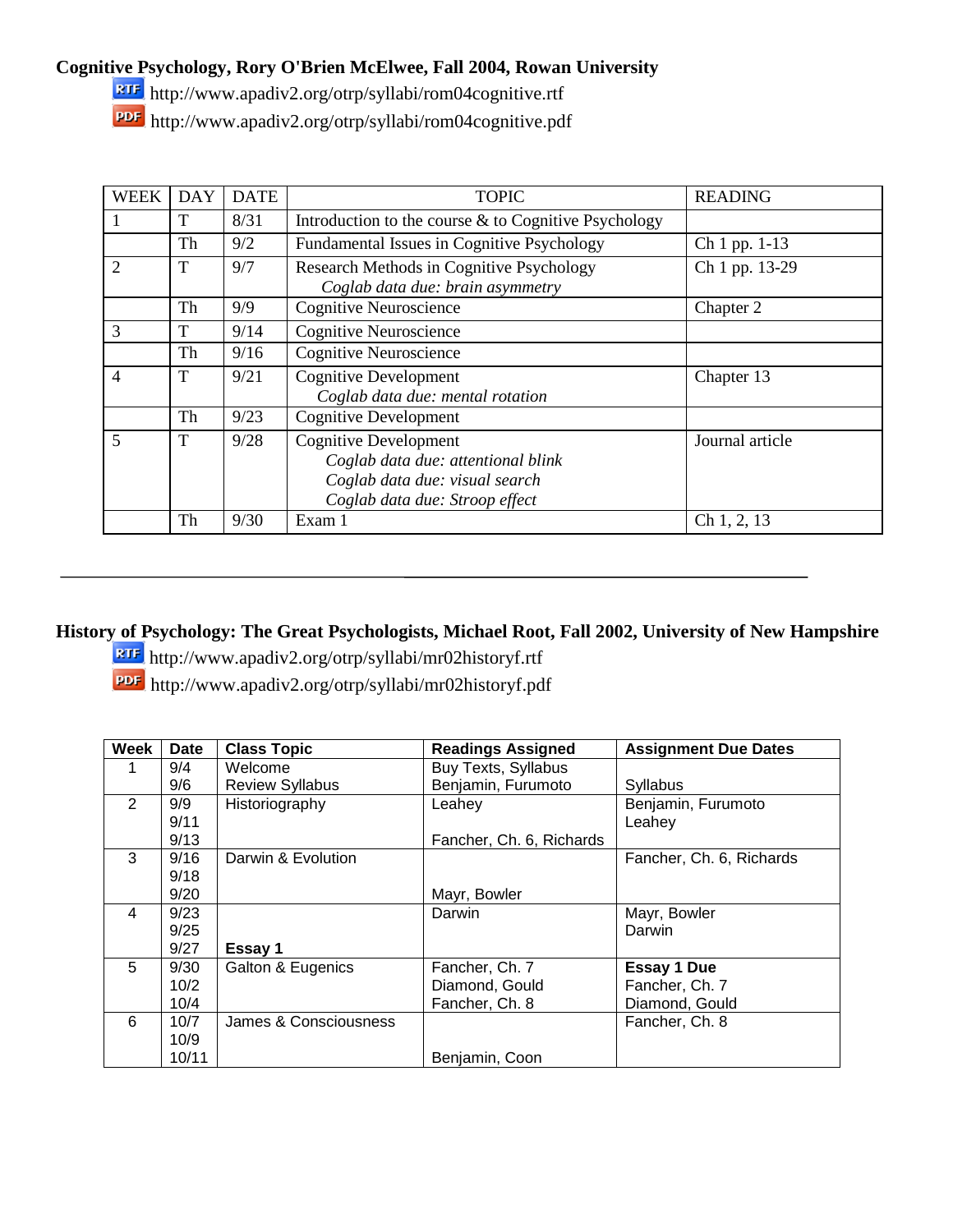### **Lifespan Developmental Psychology, Michael Caruso, Fall 2001, University of Toledo**

http://homepages.utoledo.edu/mcaruso/aging

| <b>Week</b>    | <b>Class Date</b> | <b>Lecture Topic, Class Activity, or Due Dates</b> | <b>Reading</b>         |
|----------------|-------------------|----------------------------------------------------|------------------------|
| 1              | Tues, Jan 9       | Syllabus / The Science of Life-Span Development    |                        |
|                | Thurs, Jan 11     | The Science of Life-Span Development               | Ch <sub>1</sub>        |
| $\overline{2}$ | Tues, Jan 16      | The Science of Life-Span Development               |                        |
|                | Thurs, Jan 18     | The Science of Life-Span Development               |                        |
| 3              | Tues, Jan 23      | <b>Behavior Genetics</b>                           | Ch 2 and               |
|                | Thurs, Jan 25     | <b>Behavior Genetics</b>                           | $Ch 8$ (pp.<br>299-303 |
| $\overline{4}$ | Tues, Jan 30      | <b>Behavior Genetics</b>                           | only)                  |
|                | Thurs, Feb 1      | <b>TEST #1</b> (Ch 1, 2, and 8 (pp. 299-303 only)) |                        |

#### **Introduction to General Psychology, Margaret Launius, Spring 2005, Mansfield University**

http://faculty.mansfield.edu/mlaunius/Psy1101/101Syllabus.html

| <b>DATES</b>    | <b>TOPICS</b>                                                            | <b>ASSIGNMENTS</b>                                                                      |
|-----------------|--------------------------------------------------------------------------|-----------------------------------------------------------------------------------------|
| WEEK 1 1/11; 13 | Orientation to course and syllabus                                       | Carefully review course syllabus,<br>schedule, 4P's, course etiquette, and<br>web site, |
| WEEK 2 1/18; 20 | Ch. 13 Social Behavior                                                   | 01/20 Practice Quiz<br>(material related to course)                                     |
| WEEK 3 1/25; 27 | Ch. 13 Social Behavior cont.<br>Ch. 1 Science of Psychology              | 01/25 Quiz #1 Ch. 13                                                                    |
| WEEK 4 2/1; 3   | Ch. 1 Science of Psychology cont.<br>Ch. 9 Psychology Over the Life Span | 02/01 Quiz #2 Ch 1<br>02/01 EC Assignment #1 Due                                        |
| WEEK 5 2/8; 10  | Ch. 9 Psychology Over the Life Span<br>cont.                             | 02/10 Quiz #3 Ch. 9                                                                     |
| WEEK 6 2/15; 17 | Ch. 2 The Brain                                                          | 02/15 Exam #1: Ch. 13, 1 & 9                                                            |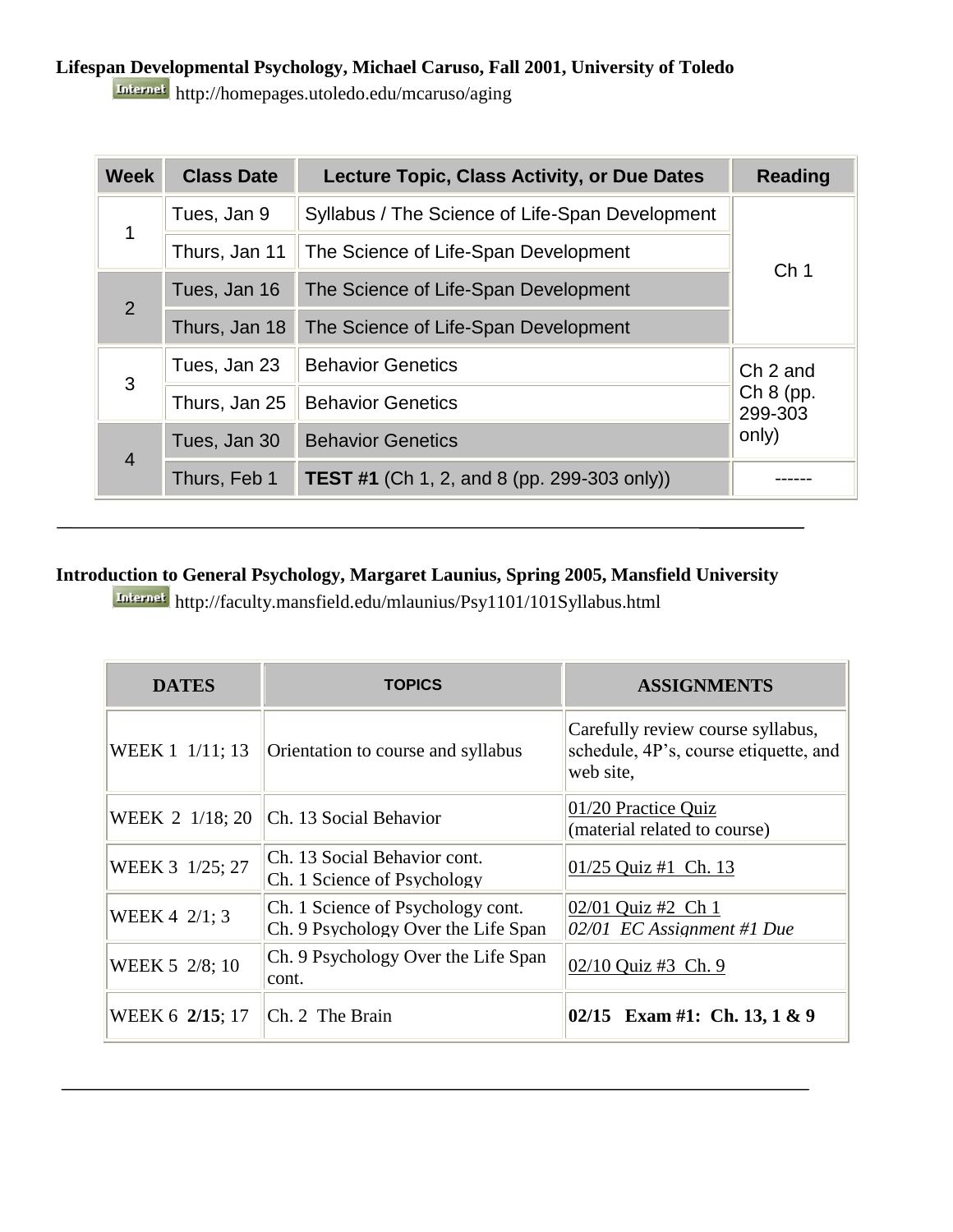### **Industrial Organizational Psychology, Michael J. Tagler, Fall 2005, Nebraska Wesleyan University**

**ETF** http://www.apadiv2.org/otrp/syllabi/mt05io.rtf

http://www.apadiv2.org/otrp/syllabi/mt05io.pdf

### **Class Schedule**

| $M =$ Muchinsky Text (with corresponding chapter in parentheses)              |               |                                                                                                |  |  |  |  |
|-------------------------------------------------------------------------------|---------------|------------------------------------------------------------------------------------------------|--|--|--|--|
| PPP = Peter's Pan Pizza readings available on blackboard                      |               |                                                                                                |  |  |  |  |
| Journal articles can be downloaded full-text through the NWU library web page |               |                                                                                                |  |  |  |  |
| <b>Dates</b>                                                                  | <b>Topics</b> | <b>Reading Assignments</b>                                                                     |  |  |  |  |
| Intro to I/O and<br>8/23, 8/25<br>M(1)<br>$\bullet$                           |               |                                                                                                |  |  |  |  |
|                                                                               | history       | Landy, F. J. (1997). Early influences on the development of industrial and<br>$\bullet$        |  |  |  |  |
|                                                                               |               | organizational psychology. Journal of Applied Psychology, 82, 467-477.                         |  |  |  |  |
|                                                                               |               | Supplemental Reading:                                                                          |  |  |  |  |
|                                                                               |               | Katzell, R. A., & Austin, J. T. (1992). From then to now: The development of<br>$\bullet$      |  |  |  |  |
|                                                                               |               | industrial-organizational psychology in the United States. Journal of Applied                  |  |  |  |  |
|                                                                               |               | Psychology, 77, 803-835.                                                                       |  |  |  |  |
| 8/30, 9/1                                                                     | Research      | M(2)<br>$\bullet$                                                                              |  |  |  |  |
|                                                                               | Methods       | PPP overview<br>٠                                                                              |  |  |  |  |
| 9/6, 9/8                                                                      | Criteria      | M(3)<br>$\bullet$                                                                              |  |  |  |  |
|                                                                               |               | http://online.onetcenter.org/<br>$\bullet$                                                     |  |  |  |  |
|                                                                               |               | Morgeson, F. P., Delaney-Klinger, K., Mayfield, M. S., Ferrara, P., & Campion, M.<br>$\bullet$ |  |  |  |  |
|                                                                               |               | A. (2004). Self-presentation processes in job analysis: A field experiment                     |  |  |  |  |
|                                                                               |               | investigating inflation in abilities, tasks, and competencies. Journal of Applied              |  |  |  |  |
|                                                                               |               | Psychology, 89, 674-686.<br>PPP $#1$                                                           |  |  |  |  |
|                                                                               |               | $\bullet$<br>Supplemental Reading:                                                             |  |  |  |  |
|                                                                               |               | Morgeson, F. P., & Campion, M. A. (1997). Social and cognitive sources of<br>$\bullet$         |  |  |  |  |
|                                                                               |               | potential inaccuracy in job analysis. Journal of Applied Psychology, 82, 627-655.              |  |  |  |  |
| 9/13, 9/15                                                                    | Predictors    | M(4)<br>$\bullet$                                                                              |  |  |  |  |
|                                                                               |               | Schmidt, F. L., & Hunter, J. (2004). General mental ability in the world of work:<br>٠         |  |  |  |  |
|                                                                               |               | Occupational attainment and job performance. Journal of Personality and Social                 |  |  |  |  |
|                                                                               |               | Psychology, 86, 162-173.                                                                       |  |  |  |  |
|                                                                               |               | PPP $#2$                                                                                       |  |  |  |  |
| 9/20 EXAM 1                                                                   |               |                                                                                                |  |  |  |  |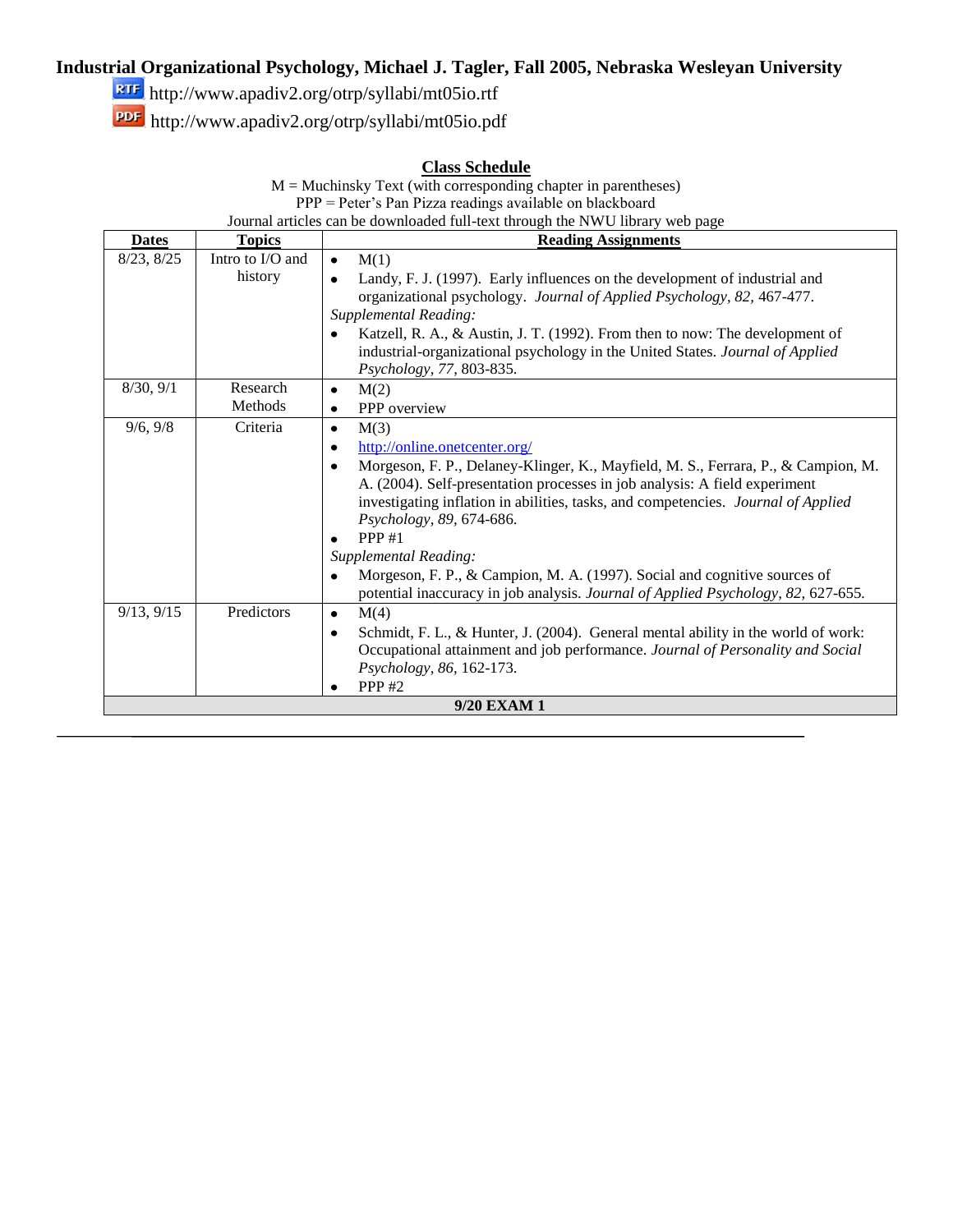#### **Descriptive Methods of Psychological Science, Rita Frank, Spring 2003, Virginia Wesleyan College**

http://www.apadiv2.org/otrp/syllabi/rf03methodsf.rtf http://www.apadiv2.org/otrp/syllabi/rf03methodsf.pdf

#### Lecture and Laboratory Topics

#### **GENERAL INTRODUCTION**

#### **Date: January 27**

**Lecture/Discussion Topic:** Orientation to goals and methods of the course: What are descriptive methods and why are they important to the study of psychology?/ What is meant by a "qualitative approach" to these methods?/ Brief comments about the reading due on January 29<sup>th</sup>.

**Laboratory Activity**: Orientation to laboratory facilities and procedures./ Overview of contents of the student activity guide for this course.

#### **Date: January 29**

**Lecture/Discussion Topic:** Becoming acquainted with the overall topic of positive psychology. **Reading:** Seligman, M., & Csikszentimihalyi, M. (2000). Positive psychology: An introduction. *American Psychologist*, *55*, 5-14.

Laboratory Activity #1: Seeing the Social World through Complementary Perspectives **Reading:** Chapter 1 of your student activity guide.

#### **Date: February 3**

**Lecture/Discussion Topic:** Continuing the discussion begun last class with a particular focus on happiness and subjective well being.

**Readings:** Czikszentmihalyi, M. (1999). If we are so rich, why aren't we happy? *American Psychologist, 54, 821-827.* Myers, D. (2000). The funds, friends, and faith of happy people. *American Psychologist, 55, 56-67.* Sink, J. R. (2000). Why can't we measure happiness [Comment]. *American Psychologist, 55,* 1162-1163.

#### **Laboratory Activity # 2:** Composing a Researcher Experience Memo

**Assignment:** Complete your researcher experience memo using the questions and sample format provided in your student activity guide, word process your edited version, and turn it in during lab on **February 5.**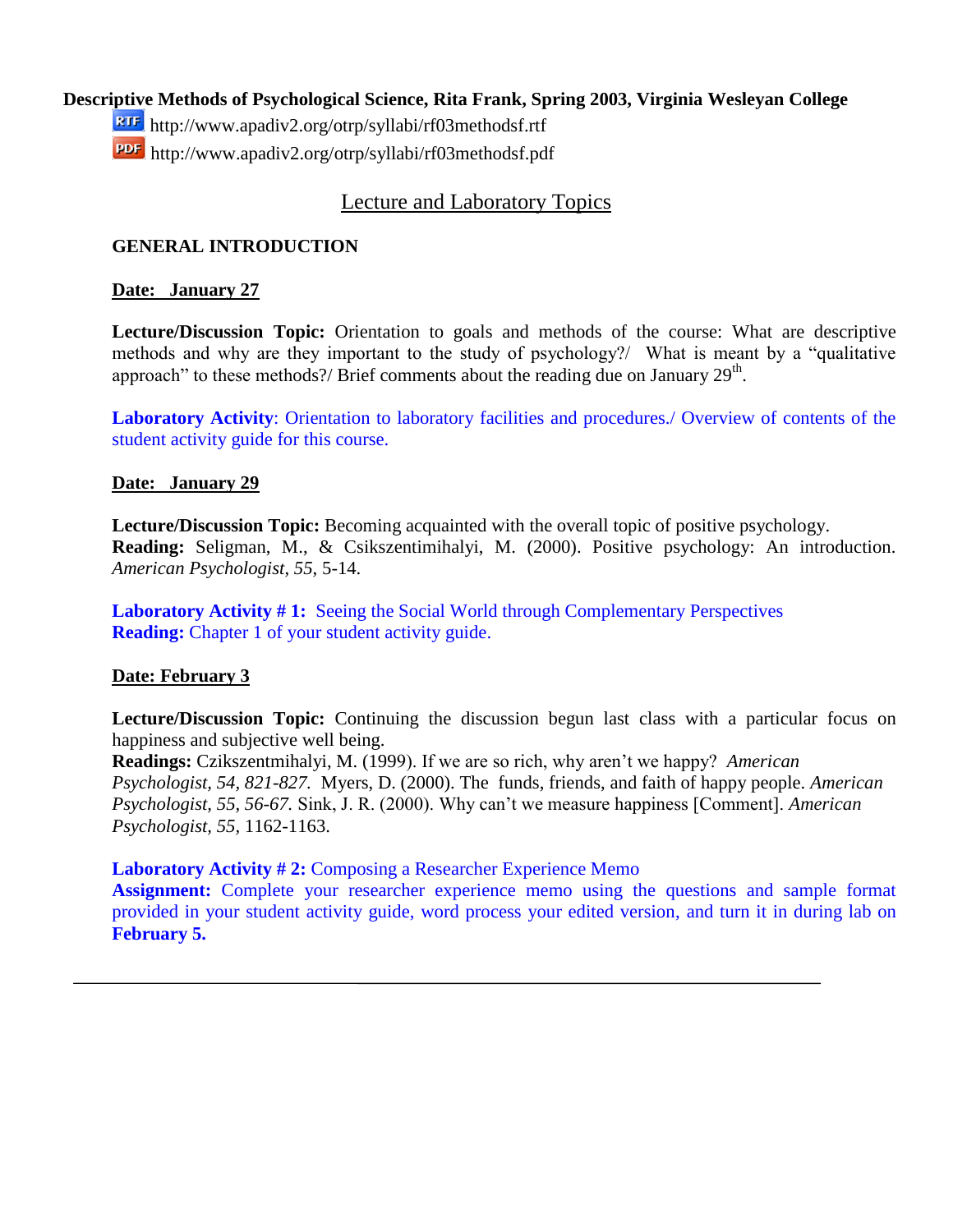**Art, Psychology, and Visual Perception, J. Craig Clarke and Kent N. Kimmel, Spring 2002, Salisbury University**

http://www.apadiv2.org/otrp/syllabi/jc02specialf.rtf

http://www.apadiv2.org/otrp/syllabi/jc02specialf.pdf

|         | <b>Class</b><br><b>Activities</b>                                                                     | Lecture<br><b>Topics</b>                                               | <b>Chapter</b><br><b>Readings</b>                       | Assign-<br>ments      |
|---------|-------------------------------------------------------------------------------------------------------|------------------------------------------------------------------------|---------------------------------------------------------|-----------------------|
| Class 1 | Introductions, Artwork<br>production and evaluation                                                   | Presentation of the<br>syllabus                                        |                                                         |                       |
| Class 2 | In-class Write-up and<br>Discussion of a project idea.<br>The Golden Section<br><b>Hypothesis</b>     | History of psychology<br>and art,<br>History of perception<br>and art. | Solso 8,<br>Berlyne 2, 14                               | Journal 1<br>Due.     |
| Class 3 | <b>Video:</b> The Psychologist<br>and the Experiment,<br>Kimmel's making of a<br>stained glass window | Creative/<br>Research<br>Methodology.                                  | Gleitman app. 1                                         | Journal 1<br>returned |
| Class 4 | Brief discussion of projects,<br>Drawing impossible figures<br>& Write-up                             | The science of vision                                                  | Solso $1, 2$                                            | Journal 2<br>Due      |
| Class 5 | <b>Video: Godzilla Meets</b><br><b>Mona Lisa</b> , with comments<br>from an eye witness               | How we understand<br>art.<br>High art vs. low art                      | Solso 5, Winston<br>& Cupchik (1992),<br>Parsons (1987) | Journal 2<br>returned |